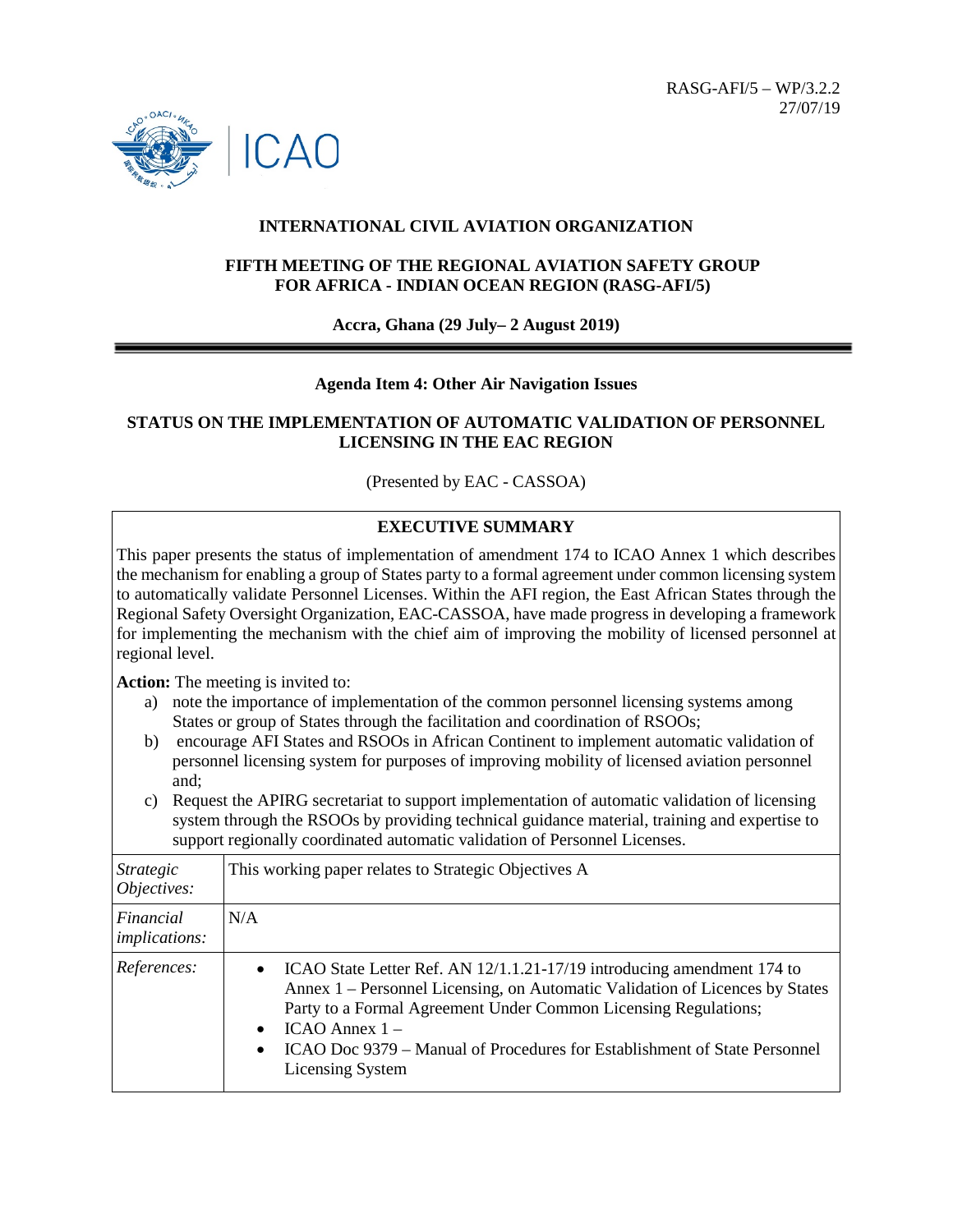$RASG-AFI/5 - WP/3.2.2$ 27/07/19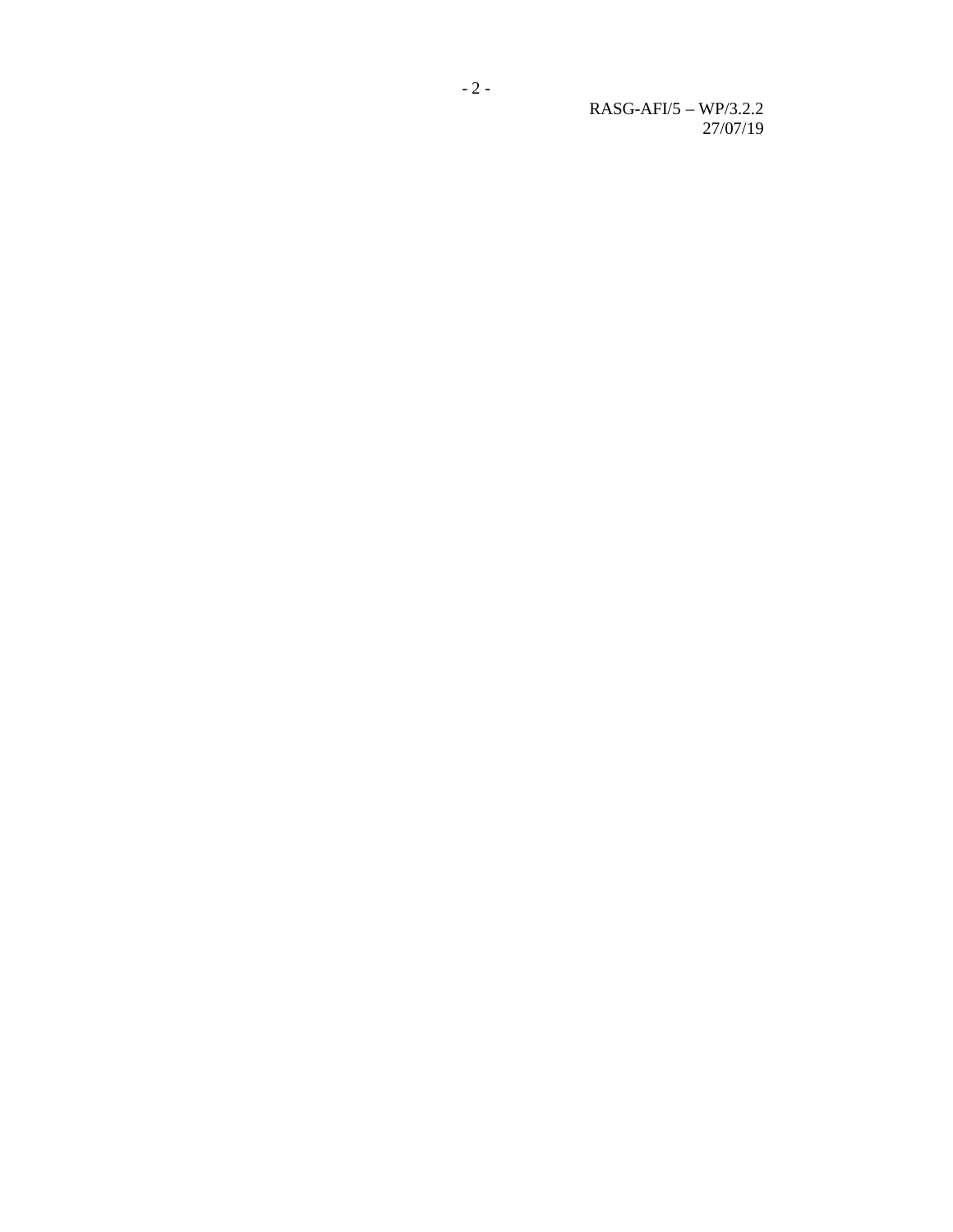#### 1. **INTRODUCTION**

1.1 The purposes of the Global Aviation Safety Plan (GASP) are to promote the implementation of an effective State's safety oversight system, a risk-based approach to managing safety as well as a coordinated approach to collaboration between States, regions and industry. In order to facilitate, support and implement the GASP as the strategy for the continuous improvement of global aviation safety, it is important that States, regions through RSOOs understand the benefits emanating from established common regulatory frameworks and in particular systems and processes for assessing and validating licensed aviation personnel.

1.2 Globally, the aviation industry has for a long time, been yearning for the implementation of common licensing systems in attempt to achieving consolidated oversight, regulatory mechanism and facilitation of licensed personnel thus enhancing mobility and efficiency. It is against this backdrop that ICAO approved amendment 174 to the ICAO Annex 1 to facilitate automatic validation of personnel licensing by a group of States Party to a Formal Agreement Under Common Licensing Regulations.

1.3 Under the Comprehensive Regional Implementation Plan for Aviation Safety in Africa (AFI Plan) significant efforts and resources have been directed towards achieving automatic validation and common licensing regimes based on existing harmonized regulations in various domains of flight safety standards (FSS). The current development in the AFI region and elsewhere attests this remarkable development. In the same context, the AFI region supports the desired improvements in the level of air transport and implementation of an effective and efficient safety oversight system at regional and subregional levels.

1.4 Within the AFI region, the East African States have operationalised a common Examinations system, which is key component for operationalization of automatic validation of personnel licensing. The establishment of the examination system was preceded by the identification of essential technical activities, development of examination syllabi and questions and continuous validation of questions in the web-based data bank. The technical domains covered by the exams include flight crew licenses (FCL) and aircraft maintenance engineers licenses (AMEL). Continuous efforts to develop a similar system are currently directed towards development of examination system and syllabi for air traffic management personnel.

1.5 Subsequently, the EAC region intends to directs its efforts towards endorsement of Formal Agreement among the East African Community group of Partner States. The processes for achieving a common licensing system between States or among States are supported and facilitated through the regional oversight bodies.

## 2. **DISCUSSION**

2.1 The implementation of the automatic validation in the EAC region is implemented through adoption of project management principles with a phased approach. The intention of employing project management concept is to understand major achievements, shifts, emerging activities and challenges as well as to capture milestones during the implementation process. The approach adopted by EAC - CASSOA, involves the following important phases:

**Phase 1:** Approval by the RSOO Board of Director to implement the project based on the ICAO State Letter Ref. AN 12/1.1.21-17/19;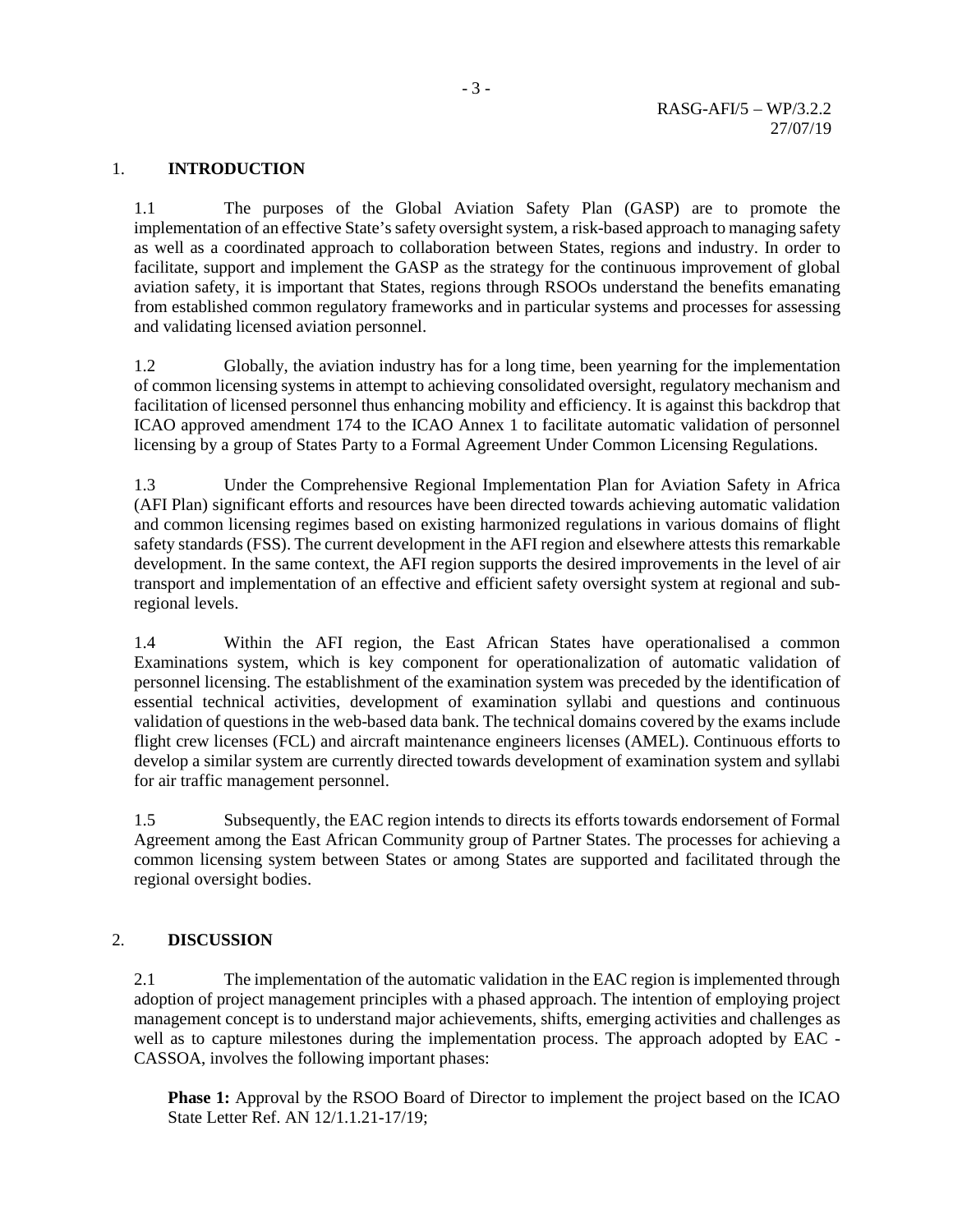**Phase 2:** identification of Project Implementation team at RSOO level to develop and periodical review the progress of the implementation Roadmap

**Phase 3:** Completion of activities in the road map by convening Expert Panels and Working Group meetings and adoption by States of the common regulation, procedures and processes

**Phase 4:** Registration of agreement with ICAO and establishment of regional licensed personnel database, once all the activities are completed satisfactory in readiness for the implementation.

2.2 For purposes of implementation of the project, the following are some of the activities in the roadmap/plan:

- a) Review and adoption of common Personnel Licensing Regulations incorporating amendment 174 to Annex 1
- b) Development and implementation of procedures and processes for automatic validation of licences
- c) Establishment of the EAC Examination system and Examination Pool of Experts to continuously validate and monitor the Examinations
- d) Development and implementation of harmonized and standardized examiner's qualification and designation procedures
- e) Development of formal agreement recognizing the automatic validation processes among the EAC States
- f) Endorsement and implementation of Formal agreement recognizing the automatic validation process

2.3 Experience from EAC CASSOA demonstrates that there is apparent need for developing, reviewing and harmonizing technical guidance material to facilitate smooth implementation of automatic validation of PEL licenses, particularly where RSOO takes a central coordination and implementation role.

#### 3. **CONCLUSION**

3.1 There has been significant progress in this project and so far, there has been a lot of support from group of States in the AFI region and other RSOOs through the RSOO Cooperative Platform (CP) towards development and review of the Civil Aviation Acts, the Civil Aviation (Personnel Licensing) Regulations, technical guidance materials and enhancement of the examinations system in the region. In summary, the meeting is invited to:

- a) take note the importance of implementation of the common personnel licensing systems among States or group of States through the facilitation and coordination of RSOOs;
- b) encourage States and RSOOs to consider implementation of automatic validation of personnel licensing system for purposes of improving mobility of licensed aviation personnel and;